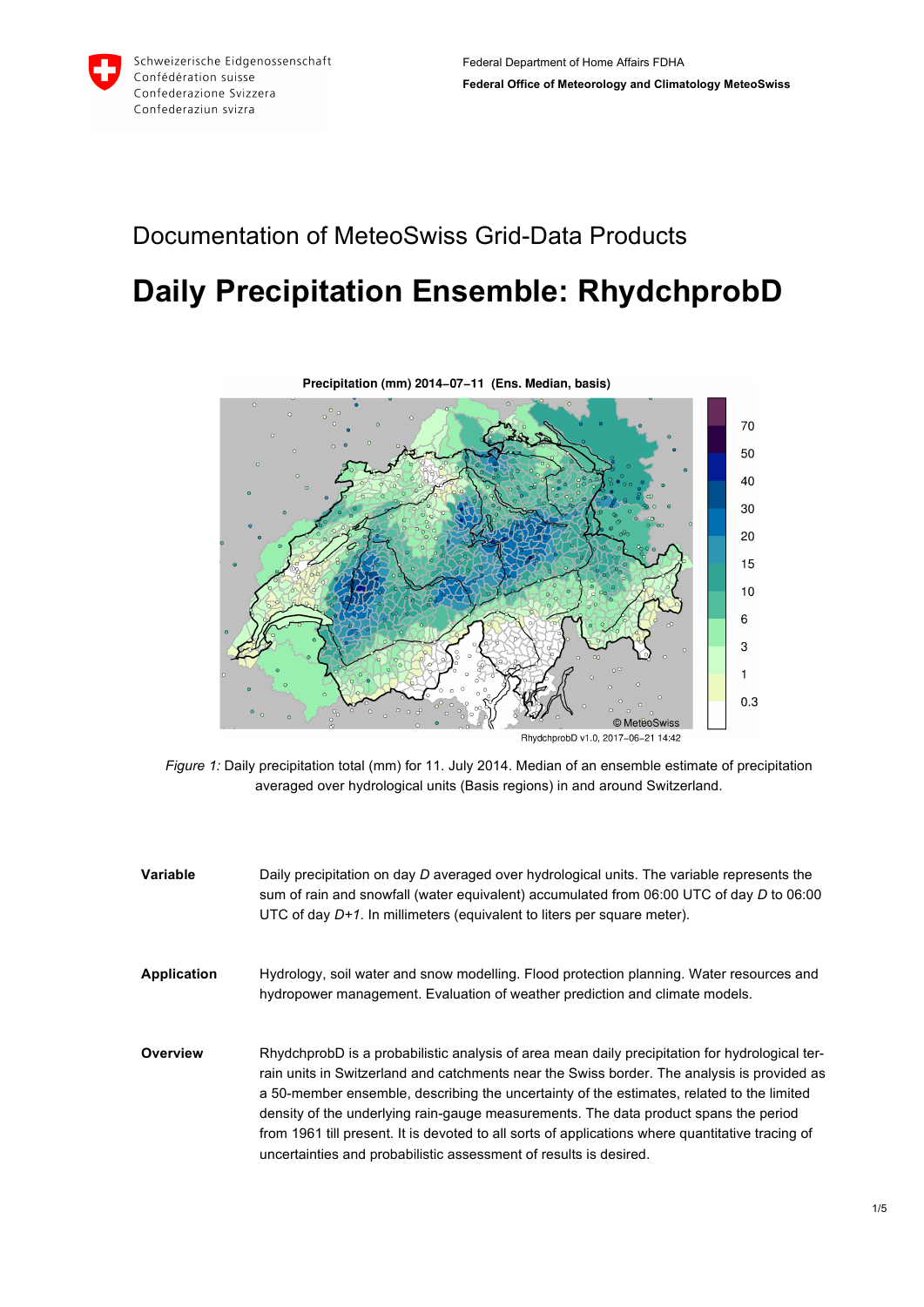**Data base** RhydchprobD is based on daily precipitation totals measured at the rain-gauge network of MeteoSwiss and at near-border stations of authorities abroad. All quality checked station measurements available for a particular day enter into the product. Within Switzerland the station base varies slightly from day to day with a gradual increase over the years (see also product RhiresD). In the near border area of Austria, France, and Germany the station coverage increases by a factor of two to five between 1961-2010. For Northern Italy data is only available since 2010.

> The geographical distribution of rain-gauge stations in Switzerland and in regions abroad shows an imbalance in the vertical distribution, with regions above 1200 mMSL being comparatively under-represented (see e.g. Frei and Schär 1998, Konzelmann et al. 2007).

> Between 1961-1980 rain gauges were primarily of the manual Hellmann type. Since 1980 stations have gradually been converted to automatic operation, using tipping-bucket or weighting gauges. In 2010, about half of the gauges in Switzerland and Austria were automatic. Germany, France and Northern Italy operate fully automatic networks today.

**Method** The probabilistic dataset distinguishes from conventional spatial analyses in two fundamental ways. Firstly, it provides precipitation estimates for averages over well-defined geographical units (a hierarchical hydrological partitioning of Switzerland, Breinlinger et al. 1992, BAFU 2012), instead of points on a regular grid. Secondly, these estimates are provided as an ensemble of possible realizations. The advantage over conventional "single estimates" is that the ensemble explicitly quantifies uncertainties arising from the limited sampling of the spatial distribution by the station network. The ensemble permits a user to trace these uncertainties into her application.

> The probabilistic estimates are constructed separately for each day and individually for ten contiguous sub-regions of the domain. For each of these processing units, the method assumes that the true (unknown) distribution of precipitation is a realization of a trans-Gaussian random field (sort of a random number generator of fields, Schabenberger and Gotway 2005), and that the rain-gauge measurements are samples of that field at the location of the stations. Under these assumptions, the measurements are used, firstly, to derive information on the structural parameters of the stipulated field, such as the variance and spatial correlation structure. This is accomplished via Bayesian inference using Markov-Chain Monte-Carlo sampling (Hoff 2009). Finally, using the samples of model parameters from the joint posterior, trans-Gaussian random fields are simulated conditional on the measurements at the stations. The simulated fields are represented on a regular 1-km grid. They describe possible point measurements that could have been taken at the nodes of the grid, conditional on the actual measurements made at the stations. Area mean values over the hydrological units are then determined by averaging the points of the grid within the unit. 50 simulated fields provide the ensemble of the area averages. Although the primary result of the procedure is the ensemble of area averages, the simulations on the grid are also archived and can be made available for users requiring higher resolution.

> Illustrations and detail of the ensemble method are provided in Frei and Isotta (2019). The paper illustrates that the results of the procedure plausibly describe variations in the magnitude of uncertainty in response to the nature of rainfall (e.g. convective versus stratiform days), the density of the measurement network and the size of catchments. Independent evaluation suggests that the ensemble is reasonably reliable, i.e. quasi-measurements of area mean precipitation in a test region are contained within the range of ensemble members at the expected frequency.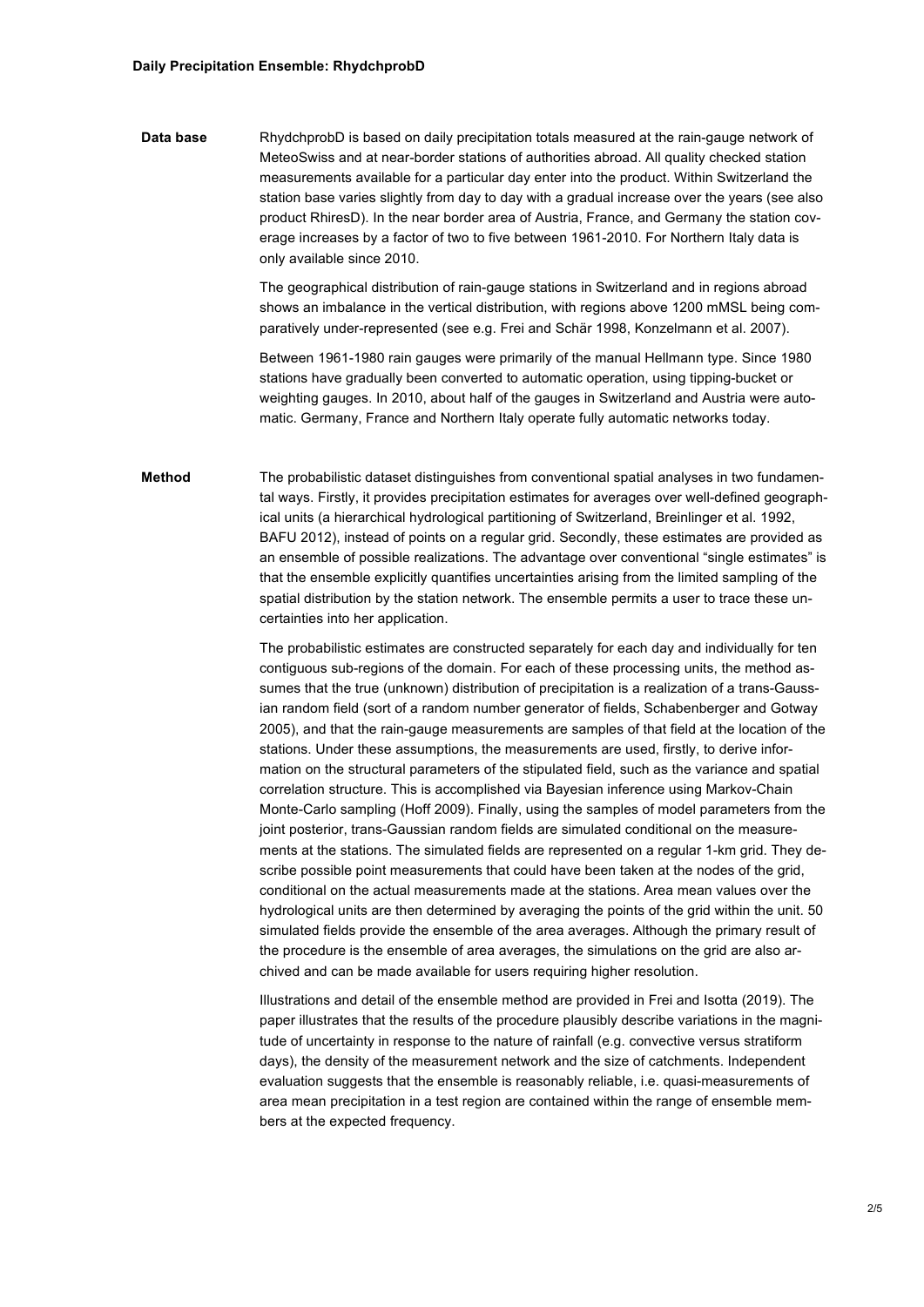### **Daily Precipitation Ensemble: RhydchprobD**

**Target users** The ensemble precipitation products are developed for applications and modelling tasks concerned with the hydrosphere. More specifically, for use cases where results are expected to be sensitive to the accuracy of the precipitation input data and, hence, where explicit tracing of the pertinent uncertainties is desirable. The development of flood forecasting tools, for example, where uncertainty of past rainfall is to be integrated. Or, the evaluation of high-resolution weather forecasting and climate models, where representativity errors of conventional single estimates are becoming substantial at high resolution (e.g. Tustison et al. 2001, Göber et al. 2008). The ensemble products are, however, not recommended for users with high requirements in long-term consistency (e.g. trend analyses) or applications relying on accurate climatology (long-term mean values) at high altitudes (see below).

#### **Accuracy and interpretation** The ensemble analysis builds on a stochastic model that involves simplifying assumptions with limited representativity for precipitation fields in nature. The limitations are related to the non-existence and/or excessive computational demands of more realistic models. There are implications for the interpretation and application of results by the user:

The ensemble encapsulates uncertainties related to the density and spatial distribution of the underlying measurement network. However, it does not consider uncertainties due to (systematic or random) measurement errors. As a consequence, the ensemble spread tends to underestimate the effective uncertainty. The overconfidence can be expected to be larger for small-scale catchments and virtually insignificant at large scale (>1000 km<sup>2</sup>). Moreover, the ensemble tends to be biased towards dry conditions, most so on days with snowfall and at high altitudes (see Sevruk 1985). The documentation of product RhiresD lists estimates for the expected bias. One of the future extensions of the ensemble technique shall include measurement errors as additional source of uncertainty.

The modelling approach used for the ensemble assumes a spatial covariance structure depending on 2D Euclidean distance alone. There is no modelling component for covariance patterns related to topographic features (e.g. elevation, slope, wind exposition). As a consequence, the ensemble dataset does not reproduce precipitation-topography relationships at scales below the station network (e.g. Masson and Frei 2016). Such patterns do rarely explain a substantial fraction of the variations in a daily precipitation field, but they are generally significant in describing fields of precipitation aggregated over monthly and longer time scales (Schwarb et al. 2001). Therefore, we do not suggest this dataset for applications where the primary interest is in long-term sums, such as in water balance studies. Temporal aggregations of the ensemble dataset may be subject to biases related to the prominence of stations at low compared to high elevations, which our methodology does not account for. The primary purpose of this data product is to describe precipitation fields and pertinent uncertainties at the daily or event time scale.

Variations in the station network over time and inhomogeneities in the measurement series (e.g. Begert et al. 2005) invoke climatological inhomogeneities in RhydchprobD. These can lead to spurious (i.e. non-climatic) long-term variations in the dataset. Users requiring spatial datasets with high climatological consistency should refer to the dedicated climate monitoring datasets (e.g. RrecabsM1901).

The grid point version of the ensemble dataset is constructed in a fundamentally different way compared to single-estimate grid datasets, such as RhiresD. The grid point values in RhydchprobD should be interpreted as *point* precipitation values, in contrast to RhiresD, which rather represents *area-mean* values over some scale around the grid point (typically the scale defined by the station spacing). The difference in spatial support goes along with markedly different statistical characteristics. Grid point values in RhydchprobD (even if only considering the ensemble median) have much longer tails than the area-representative val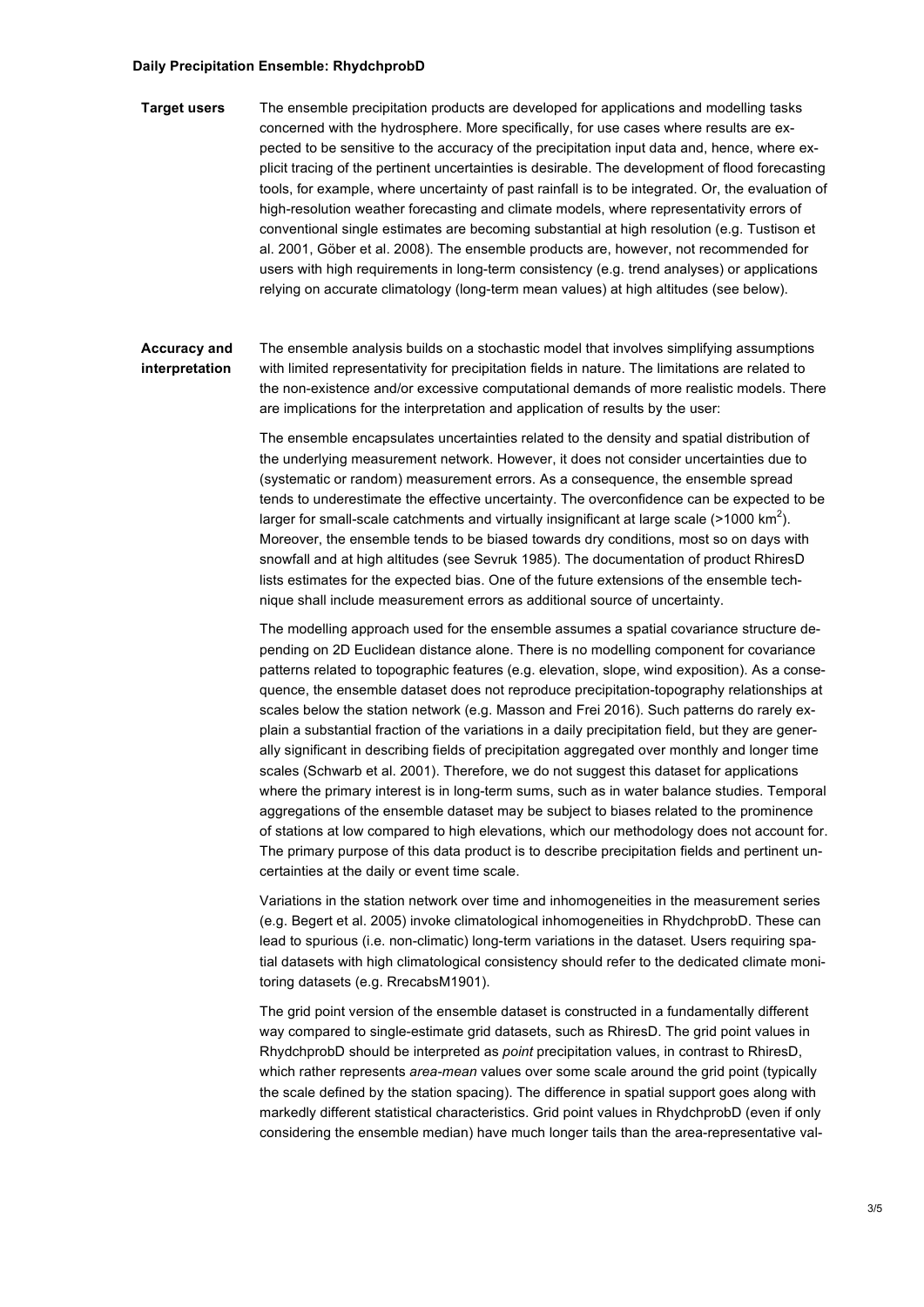ues in RhiresD. This may have consequences in applications and should be carefully considered by users. Switching from RhiresD to RhydchprobD as input source for a model may require additional adjustments. The advantage of RhydchprobD is that the spatial representativity is well defined (point scale for grid points, catchment area for values over hydrological units) whereas the "effective scale" of RhiresD is a diffuse notion that varies in space and time with the station network.

The construction of RhydchprobD proceeds independently over ten contiguous sub-regions of Switzerland (see Fig. 2) with results being subsequently stitched together to form a country-wide ensemble. The sectorial treatment allows to model regional variations in the statistical characteristics of precipitation across the domain. As a consequence, ensemble members are statistically independent (conditional on observations) across the borders of these calculation regions. E.g. member 23 in region A is not related to member 23 in the adjacent region B. This implies that an application combining results from two (or more) calculation regions will not adequately represent the effective uncertainty. The limitations arising for hydrological applications should be minimal, because the calculation regions are aligned with major river catchments. Also, combining averages over entire calculation regions, is feasible, because the error correlation becomes negligible for larger scale aggregates. For example, an ensemble of the mean over the entire Rhone catchment can be derived by aggregating ensemble members of the two pertinent sub-regions (see Fig. 2). An illegitimate combination is, however, calculating the average (or another arithmetic function) of grid points in a small region (typically less than 1000  $km^2$ ) that straddles two or more calculation regions. That combination would underestimate the real uncertainty. It is important that users are aware of this limitation. The definition of calculation regions is provided together with the dataset.





**Related products** RwarnchprobD: A similar probabilistic precipitation analysis, but representing area average precipitation over the 159 warn regions in Switzerland.

> RprelimD and RhiresD: "Single estimate" grid datasets of daily precipitation for Switzerland, provided on a regular grid. (See the pertinent product documentations.) Note that neglection